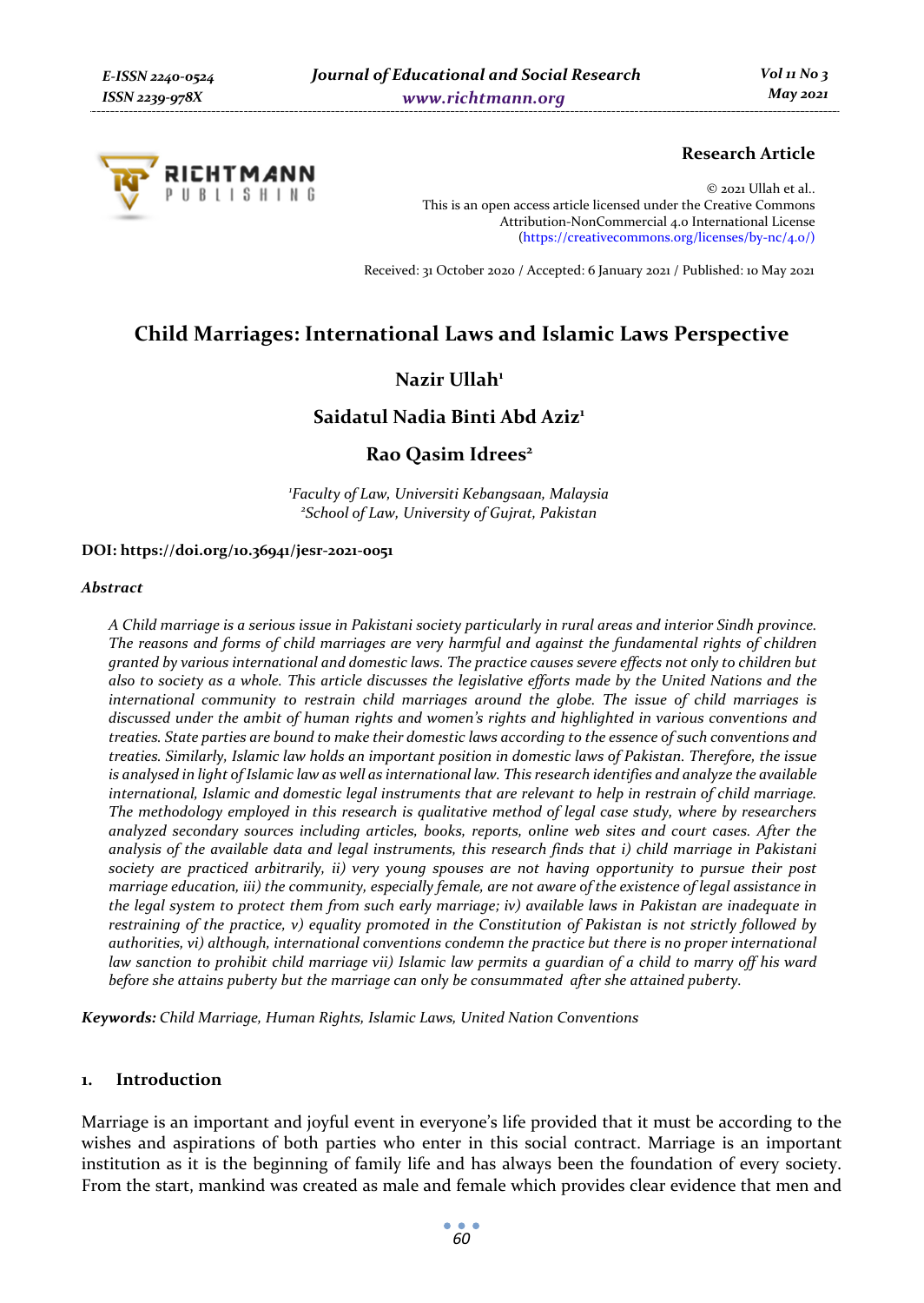*E-ISSN 2240-0524 ISSN 2239-978X*

women were designed for each other. Marriage and family institutions were created for the benefit of men and women which are the main fundamental institutions of every society. Marriage therefore, provides a secure, covenant relationship between a man and women. When a man and women enter into contract of marriage, it is meant to be loving safe and caring bond of both parties for each other. It is only possible when both parties have fulfilled all the valid conditions for their marriage and also have rational about their rights and responsibilities which occurred from the contract. In Islamic law there are certain conditions for a valid marriage. Designating the two spouses and their full consent for the contract of marriage are the fundamental requirements for a valid marriage. Similarly, the presence of father or guardian who must be male, adult, free, trustworthy and two male witnesses of the marriage contract are also conditions for a valid marriage. Children are out of this bond as they are incompetent due to lack of their age and consent to make for valid marriage. Unlikely, in various parts of the world children are married by their parents and guardians before puberty without their consent which is against the fundamental concept of marriage. Due to early marriage, most of the children are deprived from their education, freedom of their choices and face many health problems and are less equipped in their skills to live a public life hence, is a grave violation of their fundamental rights. This research is conducting on child marriage in Pakistan where most of the children are compelled to marry at their early ages due to which they face such violation of their rights. In order to understand child marriage, child must be defined. According to the Child Marriages Restraint Act, 1929 a child is "a person who, if a male, is under eighteen years of age, and if female, is under sixteen years of age" ( Sec 2 (a) Child Marriages Restraint Act 1929). This means that the age of transformation from minority to majority for the purpose of marriage is eighteen and sixteen years for male and female respectively. Article 1 of the International Convention on the Rights of Child (CRC) defines child as "any human being below the age of 18 years", the article further explains that the definition of CRC is subject to applicable law of the countries where if age of majority is attained earlier under the law than that would be considered as minimum age for the purpose of the convention (Child Rights Convention, Art 1).

#### **2. International Laws Related to Child Marriage**

Child marriage is a form of violation of human rights which is practised in various parts of the globe. There is no particular international instrument legislated explicitly for the prevention of child marriage. However, there are several human rights instruments which cover the issue of early marriage. Important instruments regarding the prevention of child marriage are:

### *2.1 Child Rights Convention, 1989 (CRC)*

UN General Assembly introduced Child Rights Convention during 1989, and later, on 2 September 1990 the convention was enforced after the ratification of required states. The convention has been ratified by all states except the United States and Somalia. Pakistan ratified the convention on Nov 12, 1990 (Convention on the Rights of Child 1989). At the time of its ratification, Pakistan made a general reservation that the provisions of the convention shall be interpreted according to Islamic laws however; the reservation was withdrawn on July 23, 1997. The convention recognises civil, political, social, cultural and economic rights of children. It also plays a vital role in the protection of children rights around the globe. Although, CRC does not directly address the issue of child marriage, it has several provisions which protect children from the solemnisation of their early marriage. The convention defines a child under article 1 as "a child means every human being below the age of 18 years unless, under the law applicable to the child, the majority is attained earlier". The age of majority varies from country to country and in this regard, child rights organization is created within CRC, which encourages the members, where the majority age is below 18, and to increase and equalise the adolescence age for children as set by the convention (Guiding Principles: General Requirements for all rights, UNICEF).

Article  $2$  ( $2$ ) of the convention bounds all the state parties to "take all appropriate measures to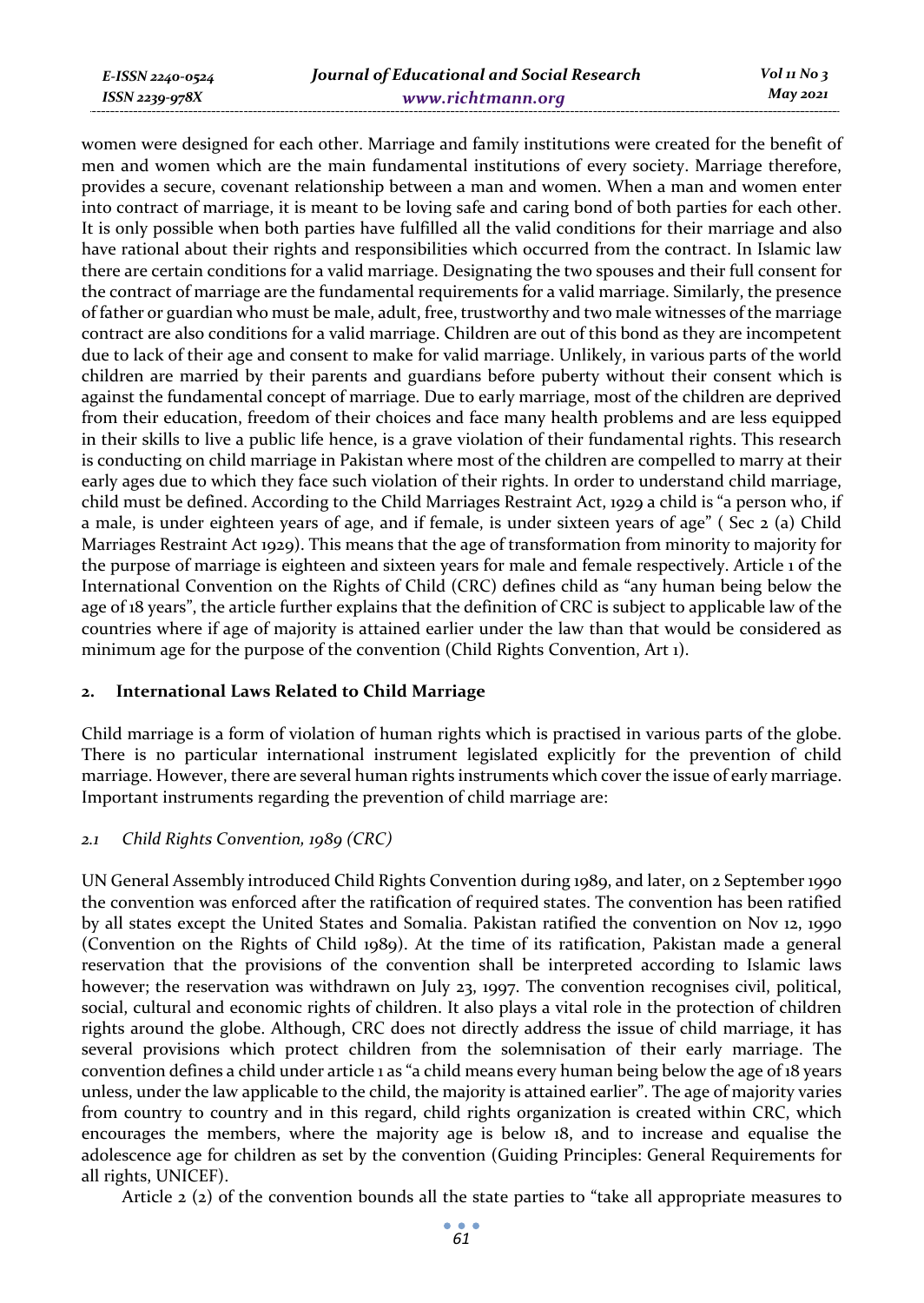ensure that the child is protected against all forms of discrimination or punishment on the basis of the status, activities, expressed opinions, or beliefs of the child's parents, legal guardians, or family members" (Article 2, Convention on the Rights of Child, 1989). Mostly, girls are affected by child marriage as they are considered less valuable than boys and parents consider them as an economic burden. Therefore, parents marry off their daughters at their young ages to dispose of their burden. (Ladan, 1998) states that sons are expected to be with their parents for whole life and would care their parents at their old age, therefore, due to son preference, daughters are discriminated on the basis of sex and married off at their young ages. This discrimination is a clear violation of Article 2 (2) of the convention which is the responsibility of state parties to take all appropriate measures including proper legislation that which categorise such discrimination as illegal and unfair.

Article 6 of the convention binds all state parties to protect the right to life and development of every child. Child marriage is a major cause in violation of this right of children. Mostly young brides bear pregnancy soon after marriage upon her husband's family demand. Fulfilling such demands and family principles, child brides face several health risks and severe diseases which sometimes leads to their death. Therefore, state parties have a responsibility to restrain child marriages to fulfil the demands of this article. Several provisions of the convention ask state parties to protect children from physical and mental abuse and also to provide the appropriate standard of living to children. Article 19 (1) of the convention provides that "States Parties shall take all appropriate legislative, administrative, social and educational measures to protect the child from all forms of physical or mental violence, injury or abuse, neglect or negligent treatment, maltreatment or exploitation, including sexual abuse" (Article 19, Convention on the Rights of Child, 1989).

Article 24 (3) binds state parties to "take all effective and appropriate measures with a view to abolishing traditional practices prejudicial to the health of children"(Article 24, Convention on the Rights of Child, 1989). In several societies, child marriage is a tradition, such as *Swara* or *Vani* in Pakistani society, which leads to early and frequent pregnancies in very young ages. Therefore, inadequate, underdeveloped bodies of child brides are unable to bear such burdens which are harmful to their health. Child marriage violates this article of CRC therefore, is the state's responsibility to eradicate the tradition for the fulfilment of the law.

The right to education is outlined in article 28 of the convention which demands from all state parties to provide "right to education" to every child (Article 28, Convention on the Rights of Child, 1989). Marriage at a very young age restrains spouses from their proper education. Girls are bound to work at homes as a housewife, and boys are responsible for feeding their families. Therefore, both are deprived of their education. Fulfilling the demand of this article, the state parties have to establish a proper mechanism for restraining child marriages which would be able when children will be involved in their studies. Article 34 provides that state parties will protect children from all forms of sexual exploitations (Article 34, Convention on the Rights of Child, 1989). Children, when entering into their contract of marriage, without their full consent where they do not have proper knowledge of marriage life, therefore, child marriage, leads to sexual exploitation of children which must be restrained by the state parties to save children from all forms of sexual exploitation.

#### *2.2 CEDAW Convention, 1981*

*E-ISSN 2240-0524 ISSN 2239-978X*

 In 1946, CSW commission was created for the protection of women's rights with the main objectives to standardise the status and development of women by creating proposals and recommendations. CEDAW "The convention on the elimination of all forms of discrimination against women" was introduced within the ambit of the CSW which is adopted in 1979 by United Nations. On 3 September 1981 after 30 days of ratification by a twentieth member state, the convention took legal effect. The convention has been ratified by 189 states in which Pakistan ratified on March 12, 1996.

Article 16 (2) of the CEDAW expressly prohibiting child marriage stating that "The betrothal and the marriage of a child shall have no legal effect, and all necessary action, including legislation, shall be taken to specify a minimum age for marriage and to make the registration of marriages in an official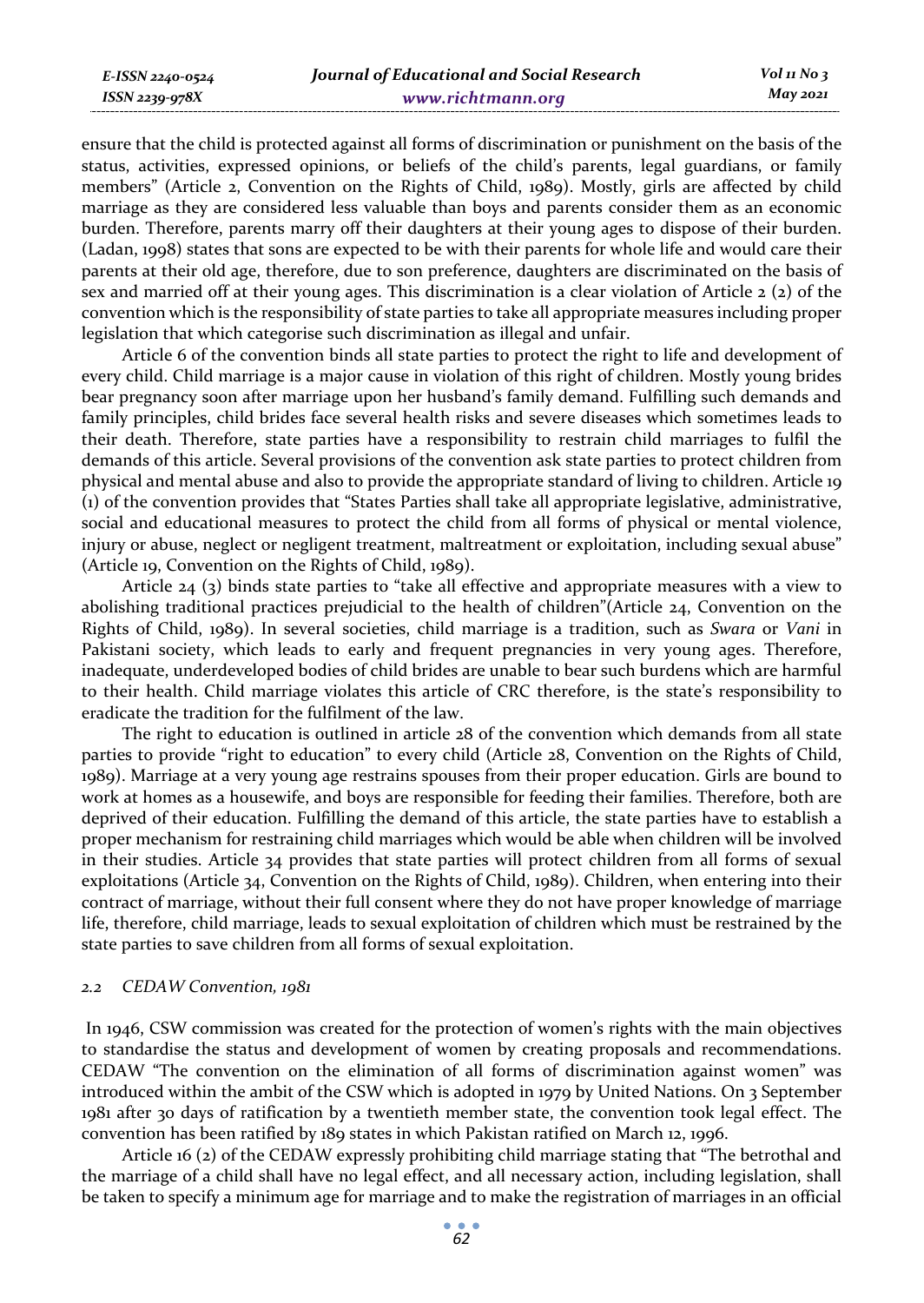registry compulsory" (Article 16 (2), Convention on the Elimination of all Forms of Discrimination against Women, 1981). Furthermore, under Article 16 says that member countries to the convention must protect their citizen's rights to choose a spouse and enter into the contract of marriage with their full consent. Furthermore, the state parties are also bound by this convention to take all appropriate measures for preventing discrimination on the basis of sex. Article 16 does not specify a minimum age for marriage, but it compels state parties to describe the minimum age for marriage. However, the committee for CEDAW states that the minimum age for marriage should be 18 for male and female. The committee for CEDAW analysed the significance of article  $16(z)$  as follows:

"When men and women marry, they assume important responsibilities. Consequently, marriage should not be permitted before they have attained full maturity and capacity to act. According to the World Health Organisation, when minors particularly girls, marry and have children, their health can be adversely affected, and their education is impeded. As a result, their economic autonomy is restricted. This not only affects women personally but also limits the development of their skills and independence and reduces access to employment, thereby detrimentally affect their families and communities" (Committee on the Elimination of Discrimination against Women, General Recommendations No.21).

### *2.3 Consent, Minimum Age and Marriage Registration Convention 1962*

Significantly the 1962 Convention purely highlights standards as well as situation of marriage and presented for ratification on 7 November 1962 and later on 9 December 1964 the convention was entered into force after the ratification of required states. Although Pakistan is a party to several international instruments but this convention is not yet ratified by Pakistan.

The convention recalls article 16 of the UDHR which states that men and women of full age with free and full consent without any discrimination have the right to enter into marriage. The convention compels all state parties to take appropriate measures to abolish all customs, practices and laws which are the root causes for practising child marriages and betrothal before puberty (Article 16, Universal Declaration of Human Rights, 1948). Some important provisions of the convention regarding child marriage are:

Article 1

"(1). No marriage shall be legally entered into without the full and free consent of both parties, such consent to be expressed by them in person after due publicity and in the presence of the authority competent to solemnise the marriage and of witnesses, as prescribed by law". It is clearly stated in the abovementioned article that full consent of spouses is mandatory for marriage. A child does not have a proper sense of marriage and responsibilities to make any decision or give their consent regarding such important bonds of their lives.

Article 2

"States Parties to the present Convention shall take legislative action to specify a minimum age for marriage. No marriage shall be legally entered into by any person under this age, except where a competent authority has granted a dispensation as to age, for serious reasons, in the interest of the intending spouses" (Article 2)

Article 3

"All marriages shall be registered in an appropriate official register by the competent authority".

### *2.4 ICCPR 1966 & ICESCR 1976*

ICCPR adopted by General Assembly 19 December 1966 by its resolution 2200A (XXI) and on 23 March 1976 the convention was entered into force. Similarly, ICESCR was also adopted on 16 December 1976, and on 3 June 1976 was enforced. Pakistan ratified both conventions respectively on 23 June 2010 and 17 April 2008 and is bound to protect all the human rights enumerated in both conventions.

Furthermore marriage which is involved coercion and compulsion cannot be enforced and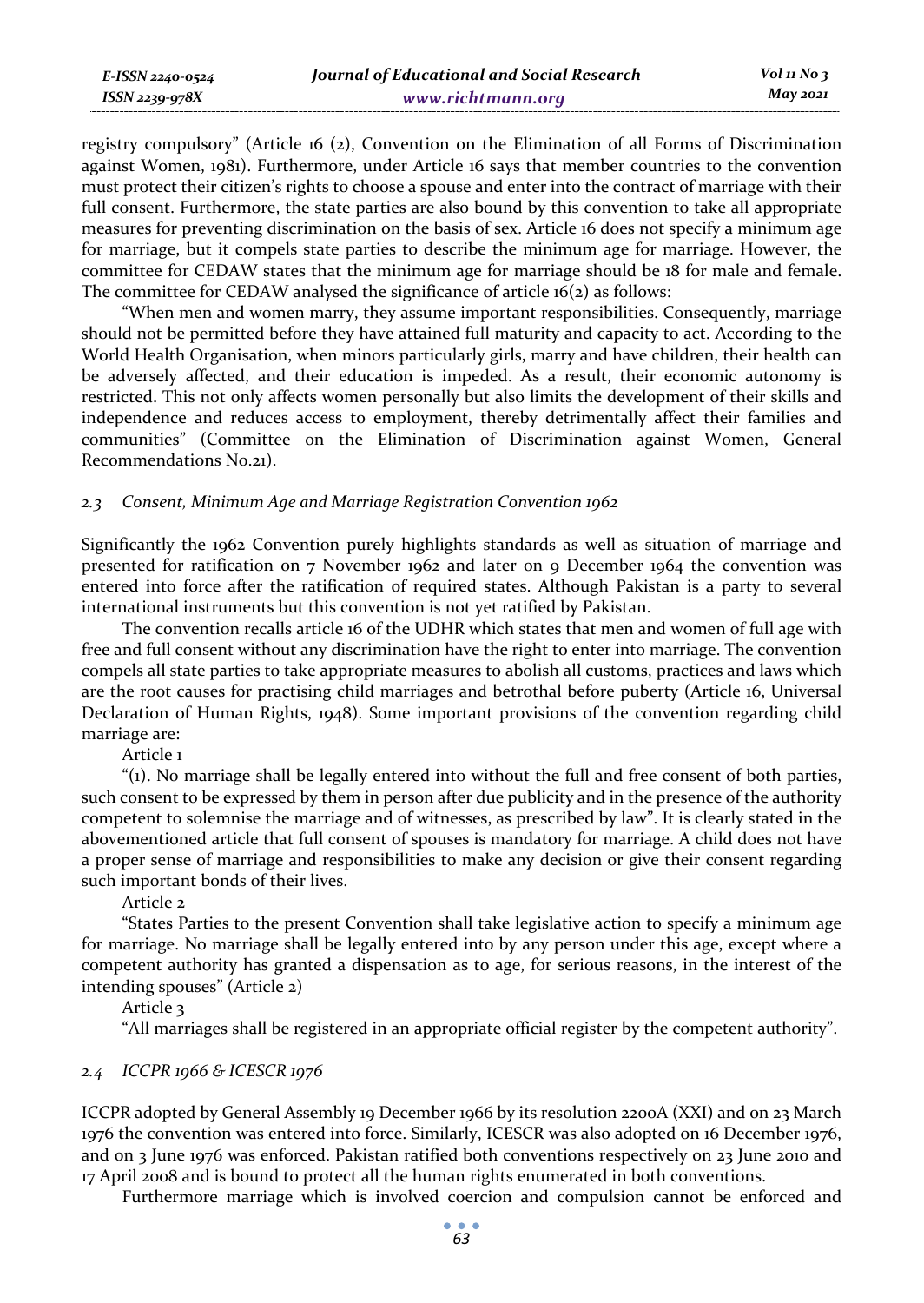| E-ISSN 2240-0524 | Journal of Educational and Social Research | Vol 11 No $\frac{1}{3}$ |
|------------------|--------------------------------------------|-------------------------|
| ISSN 2239-978X   | www.richtmann.org                          | May 2021                |

legalised under the particular provisions of ICCPR and ICESCR. Both conventions show that the consent must be there during the solemnisation of marriage. In child marriage, there is no clear consent of both parties as they are incapable of giving their free consent due to lack of their maturity. Thus, ICCPR and ICESCR both conventions direct for prevention of early marriage of children till the age of their puberty.

### *2.4.1 Universal Declaration of Human Rights, 1948 (UDHR)*

#### According to Articles 16 (1) and (2) of the UDHR

"1. Men and women of full age, without any limitation due to race, nationality or religion, have the right to marry and found a family. They are entitled to equal rights as to marriage, during the marriage and at its dissolution" (Article 16, Universal Declaration on Human Rights, 1948);

"2. Marriage shall be entered into only with the free and full consent of the intending spouses" (Article 16, Universal Declaration on Human Rights, 1948).This article stresses two factors firstly, full age and secondly, free and full consent of both parties to the marriage. (Naveed, 2015) argues that the term "full age" at which a person reaches a legal maturity or sexual maturity. He further explains that the draftsmen of the UDHR intended to prevent child marriage. Thus, they used the term men and women instead of male and female. Although the Universal Declaration of Human Rights does not have legal effects on all states, it is considered a part of customary international law. Therefore, it has value in making different human rights laws at the international and national level.

### *2.4.2 Resolution adopted by human rights council on 22 June 2017 (Child, early and forced marriages in humanitarian setting)*

The resolution recognised that child marriage is abuse and violation of fundamental human rights which causes negative effects on girls and women, and also underscores the commitments of state parties to work for the better protection of human rights. The resolution also recognised that child marriage is a serious threat to the health of young children who face several diseases and impairments such as HIV/AIDS, frequent and unintended pregnancies, maternal and newborn mortality and morbidity because of their early age marriage. It is also mentioned that child marriage maintains the cycle of poverty which becomes a barrier in sustainable development. Women and girls' participation in decision-making is a leading factor in eliminating gender discrimination. Therefore, child marriage is not only a barrier to the social, legal and economic status of women and girls but it also affects the proper development of a society as a whole. It is highlighted that this is a challenging issue and its eradication needs a collective effort by state governments, lawmakers, judicial and law enforcement authorities, media and religious leaders.

The resolution also urges that all states must make laws and policies for the elimination of child marriages, support to those who have already married at an early age and are facing various problems because of early marriage. It is also urged that states must repeal all those laws which lead or justifying child marriages, and similarly, states must also ensure easy ways for women and girls to get access for justice without any discrimination and delay. The resolution emphasised states to train law officers for spreading quick and effective justice in the cases of early and child marriage. The council showed deep concerns to strengthen the efforts and mechanisms to eradicate the issue of early and forced child marriages (Resolution adopted by Human Rights Council on 22 June 2017). Pakistan has ratified several important international human rights conventions and other related instruments which considered a great move towards protection of human rights in the country. The government however, never fully acknowledge the obligations undertook under international laws and rarely used to guide the domestic laws and policies. The government officials often disclaim international human rights laws as a western concept which is alien to Pakistan's values.

Pakistan failed to enact a uniform law which helps to curb the practice of child marriage in the country. After 18th amendment in the constitution of Pakistan, Sindh and Punjab provinces deal the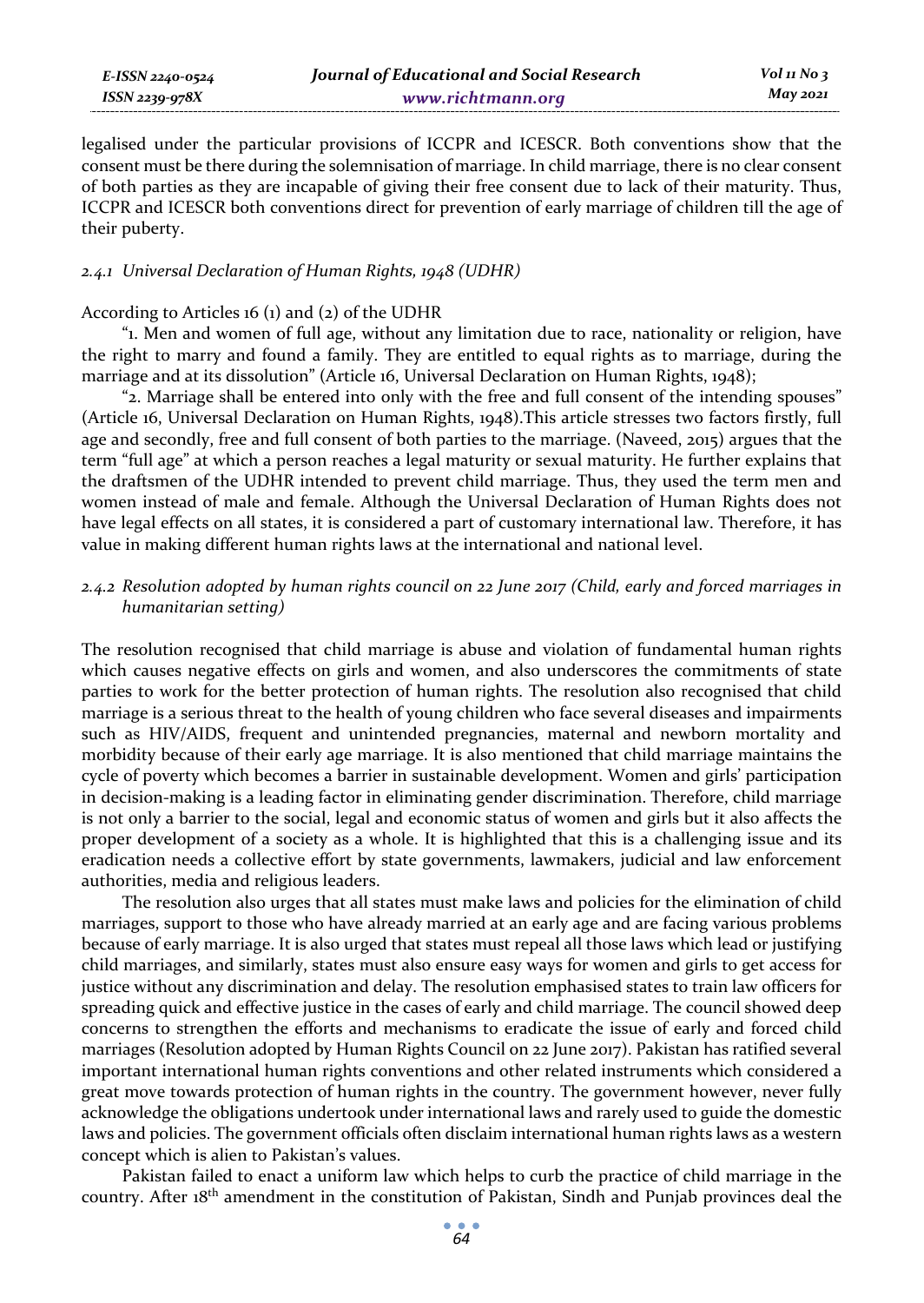issue by their laws enacted in their respected provinces however, the remaining provinces and capital territory of Islamabad still use old law for the issue. Being a part of international community, Pakistan bears responsibility to organize its domestic laws according to international human rights conventions and to abolish all laws and policies which are against the actual spirit of international laws.

### **3. Marriage and Child Marriage in Islamic Law**

In Islamic law, marriage is a contract which legalises enjoyment between a husband and wife (Al-Tuwayjari). According to Islamic jurists, marriage is sometimes obligatory for a person, and sometimes it becomes prohibited. It is obligatory for a person who can fulfilled the requirements of marital obligations and if there is fear of committing adultery. Marriage is prohibited in a sense when a person is incompetent to maintain, i.e., a person who does not have the abilities and resources to maintain the marital life or is afraid to be involved in injustice with his spouse. Further, a person who lacks the ability to maintain his marriage and fears being involved in illegal sexual relations, the following hadith of the Prophet Muhammad (peace be upon him) guides this situation: "O young people! Whoever among you can marry, should marry because it helps him lower his gaze and guard his modesty (i.e. his private parts from committing illegal sexual intercourse etc.), and whoever is not able to marry, should fast, as fasting diminishes his sexual power" (Sahih Al Bukhari. Vol, 7. Hadith No. 5066). The reason behind this obligation is that it is the only solution to save himself from adultery. In Islamic law, a marriage is disapproved for a person who fears injustice with a spouse after marriage. The reason behind this disapproval is that *nikah,* contract of marriage, make both spouses responsible for each other with various responsibilities and declares various rights to be enjoyed by both spouses through the contract. Therefore, the marriage is disapproved by Islamic law in the case of fear of injustice with a spouse (Rushd, 2004). Marriage is recommended for a person who is moderate and has no fear of injustice with spouse and can fulfil all the marital responsibilities.

In Islam, marriage is considered worship or *ibadah* where in a hadith narrated by Anas bin Malik states that: "A group of three men came to the houses of the wives of the Prophet asking how the Prophet worshipped (Allah), and when they were informed about that, they considered their worship insufficient and said, "Where we are from the Prophet as his past, and future sins have been forgiven." Then one of them said, "I will offer the prayer throughout the night forever." The other said, "I will fast throughout the year and will not break my fast." The third said, "I will keep away from the women and will not marry forever." Allah's Messenger came to them and said, "Are you the same people who said, so-and-so? By Allah, I am more submissive to Allah and more afraid of Him than you; yet I fast and break my fast, I do sleep, and I also marry women. So he who does not follow my tradition in religion is not from me (not one of my followers)" (Sahih Al-Bukhari. Vol.7. Hadith No. 5063).

#### *3.1 Definition of Marriage in Islam*

Marriage has been defined and discussed by several authors from various angles. Some of the important definitions are:

1. "Marriage, when treated as a contract, is a permanent relationship based on mutual consent on the part of a man and women between whom there is no bar to a lawful union" (Khan, 2007).

This definition says that marriage is a contract which is completed by the consent of man and woman who are free from any legal bar.

- 2. "It is allowed between two people of different sexes to whose mutual cohabitation there is no natural or legal bar or prohibition. For example, a man cannot marry a hermaphrodite nor any women within the degrees prohibited by divine laws" (Ali, 1979). This definition explains that marriage is allowed only between man and women who are free from any legal restriction from their marriage.
- 3. "Marriage is an institution ordained for the protection of society, and in order that human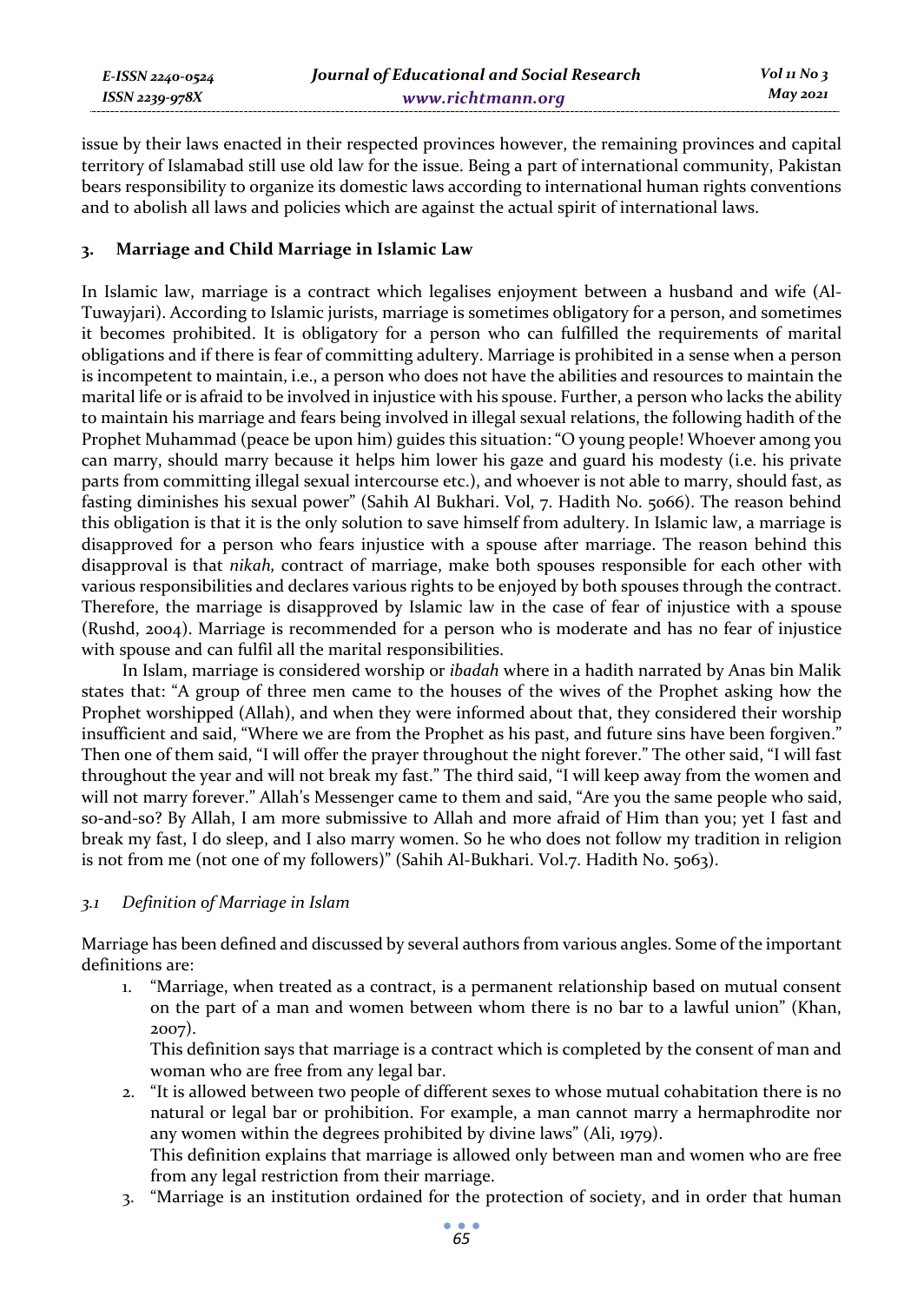beings may guard themselves against foulness and unchastity". The above definition discusses the main objective of marriage which is the protection of society from illegal sexual relationships. Marriage not only restrains individuals from unchastity but also protects society at large from all nasty relations.

- 4. According to Dr Tanzil ur Rehman, "marriage or *nikah* is a religious legal contract that regularises the sexual relationships between man and women, establishes the lineage of their progeny and creates civil rights and obligations between them" (Rehman, 1978).
- 5. *Nikah* is a legal contract, in consequences of which, a married couple acquires the right of enjoyment of all benign association between themselves allowed under the *Shariah*.
- 6. This verse mentions that the main objective of marriage for a man and women is to get peace and satisfaction from the successful bond of marriage.
- 7. The family is a fundamental unit and plays a vital role in the development of society, which is established by the relation of a husband and wife. It extends to their generations, and consequently, human societies come into existence. Islam protects the dignity and values of every person and prohibits all illegal sexual relationship between a man and woman. Therefore, marriage is the only way for men and women to enter into for their conjugal relations. Allah Almighty says in the Quran: "And [also prohibited to you are all] married women except those your right hands possess. [This is] the decree of Allah upon you. Moreover, lawful to you are [all others] beyond these, [provided] that you seek them [in marriage] with [gifts from] your property, desiring chastity, not unlawful sexual intercourse. So for whatever you enjoy [of marriage] from them, give them their due compensation as an obligation. And there is no blame upon you for what you mutually agree to beyond the obligation. Indeed, Allah is ever Knowing and Wise" (Al-Qur'an Al Nisa 4:24).
- 8. Therefore, marriage is a bond through which a person is protected from evil and a factor in developing a peaceful society according to the principles of Islamic law.

Islamic law fixes essential conditions for a man and women to be followed for entering into a contract of marriage. Fulfilling all the relevant conditions, a man and women are declared as husband and wife and could enjoy their conjugal rights and duties. The two key conditions for a valid marriage are:

a. Age of Puberty:

A person is to be considered a "minor" unless he or she attains the age of puberty. In Islamic law, puberty is determined by physical and biological signs of development of a minor which is the inception of menstruation for female and semen emission for males. In Islamic law, age is considered a secondary source for the determination of puberty (Huda, 2017). There are different opinions of Muslim jurists regarding the age of puberty which are:

i. Hanafi school of thought;

According to Imam Abu Hanifa, a boy, in the absence of any evidence of maturity, i.e., semen emission or any other evidence of puberty, to be considered an adolescent on the completion of his 18 years of age. Similarly, for a girl, in the absence of any evidence of maturity as the inception of menstruation or any other evidence of puberty, to be considered adolescent on the completion of her 16 years of age (Hamilton, 1963).

- ii. Maliki school of thought; The Maliki school of thought set 17 years age, in the absence of any evidence of puberty, for both boy and girl as the age of puberty (Buchler, 2013).
- iii. Shafi'i & Hanbali schools of thought; Both Shafi'i and Hanbali schools of thoughts set 15 years of age, in the absence of any evidence of puberty, for both boy and girl as the age of puberty.
- iv. Imam Abu Yusuf and Imam Muhammad Al-Shabani (Sahiban) opinion; Both Imams were pupils of Imam Abu Hanifa. According to both Imams, boy and girl both shall be considered mature after the completion of 15 years of their age.
- v. Jafari School of thought;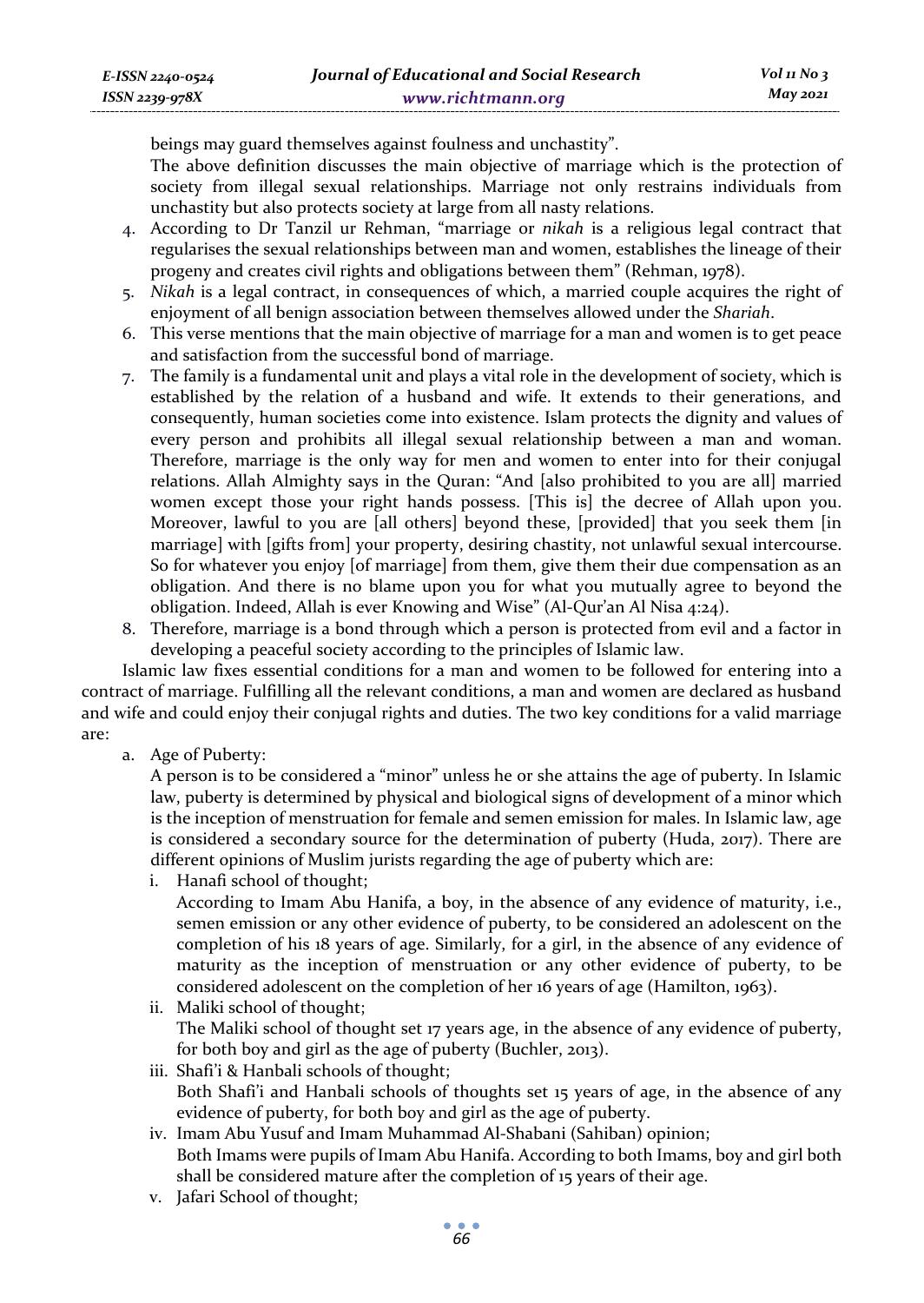Jafari school of thought set 15 years of age for a boy and nine years for a girl as the age of puberty.

#### *3.2 Essentials of Marriage in Islam*

a. Consent of Parties to Marriage;

(Mansori, 2018) states that the other essential condition for constituting a marriage contract is the "consent" of parties. Meaning that without the consent of parties a marriage would be considered invalid. Therefore, consent of a girl whether she is virgin or not is an essential element in her marriage contract. The girl's guardian cannot force her into a marriage contract. However, in case the contract is made by her guardian, then the option of puberty is a defensive tool for a girl through which she can annul her marriage contract on the attainment of puberty.

Muslim jurists have a different opinion about the "option of puberty" on the part of a girl. It is, therefore, essential to elaborate different views about the option of puberty among Islamic schools of thoughts.

According to Islamic law, marriages are of three kinds;

- a. Valid Marriage
- b. Irregular Marriage
- c. Void Marriage

Dr. Muhammad Tahir Mansoori defines these kinds of marriages in his book "Family Law in Islam; Theory and Application".

a. Valid Marriage

"A marriage which in accordance with the requirement of *Shariah*, is a valid marriage, and it will give rise to all legal effects, i.e. legitimacy of children, their paternity and filiation, maintenance of wife, mutual inheritance, etc".

A marriage which is solemnised under the conditions mentioned by Islamic law is a valid marriage and will raise certain rights and obligations on the spouses.

b. Irregular Marriage

"Irregular marriage is a defective marriage for failing to comply with certain conditions prescribed under Islamic law".

An irregular marriage is a marriage in which any or some conditions of valid marriage is missing or during *nikah* certain conditions specify which are against the purpose of marriage. By withdrawal of such conditions, the marriage becomes valid.

c. Void Marriage

"A void marriage contract is one which is intrinsically null and void". It is a *void ab initio* marriage which does not recognise any rights and responsibilities upon the spouses. There is no legal status of husband, wife and legitimacy of their children in void marriage. An example of a void marriage is a marriage contracted between foster sister and brother.

### *3.3 Child Marriage*

As mentioned before, if either of the parties or both of the parties are incompetent regarding the maturity to a marriage contract thus it is called a child marriage. Marriage is a great responsibility for both spouses. Therefore, both must know their rights and responsibilities. It is clear that children cannot recognise their duties for which they are made responsible through a contract of marriage (child marriage). Under the provisions of law, a minor cannot enter into any legal contract. Thus, his or her marriage contract would not have any legal effects on the parties (Tauqir Mohammad Khan). Islamic law categorises some conditions which must be fulfilled by parties to before entering into a contract of their marriage. There is no clear verdict about child marriage in the basic sources of Islamic law which is the Quran and Sunnah. Therefore, it is the responsibility of Islamic scholars to guide the *Ummah* in such cases. In light of Islamic law, Muslim jurists give their rational opinions on the issue of child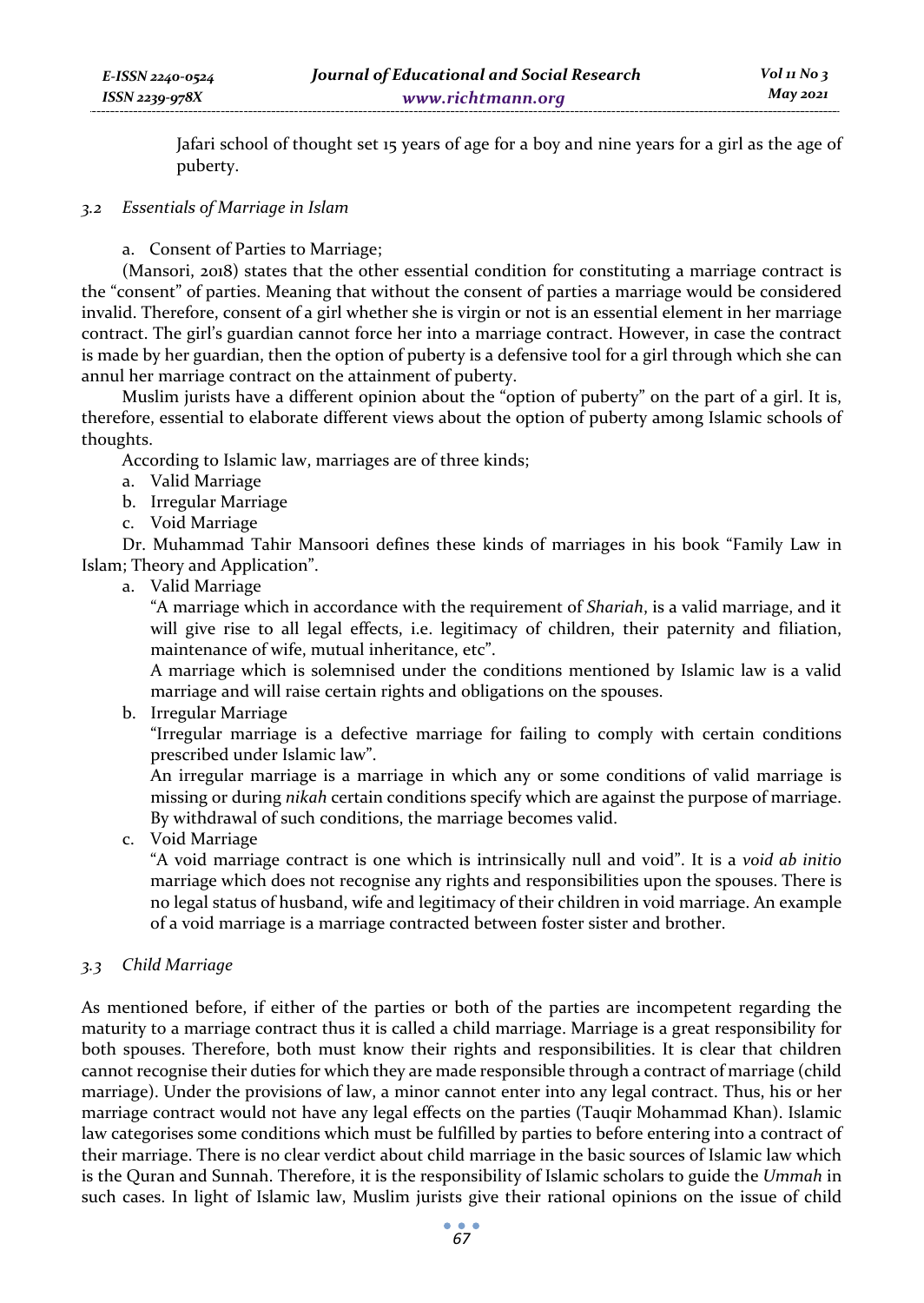marriage which can be divided into two categories which are;

a. The Opinion of the Majority Jurists;

Imam Abu Hanifa, Imam Malik, Imam Shafi'i and Imam Ahmad bin Hanbal accept a marriage contract of a child done by his/her father, grandfather, brother or uncle (Nayazee 2000). They support their argument by several precedents of child marriage which are;

- 1. Marriage of Prophet Muhammad (PBUH) with Aisha (RAA) during her very young age.
- 2. Ali (RAA) gave his very young daughter in marriage to Urwah b. Zubair.
- 3. A person gave his daughter in the marriage contract to Abdullah b. Hassan. Ali (RAA) did not invalidate the marriage (Wahba al-Zuhaili).
- b. The Opinion of the Minority Jurists;

According to imam Shubramah and Abu Bakar al-Asim, child marriage is prohibited and against the commands of Allah. They argue that a marriage contract should not be made before the attainment of puberty of contracting parties to the marriage. They support their argument by the verse of the Holy Quran "until they reach the age of marriage". According to them, there could have been no need of the verse if child marriage is lawful before the attainment of puberty. They further say that marriage is based on human necessity and children are in no need of marriage to fulfil such necessities. Therefore, child marriage is not allowed in Islam.

The majority of Muslim scholars who support child marriage base their opinions on the basis of the marriage of Prophet Muhammad (PBUH) with Ayesha (RAA) during her very young age. The absolute age of Ayesha (RAA) during her marriage with Prophet Muhammad (PBUH) is still controversial and debatable among Muslim scholars. Some of them are of view that, the age of Ayesha (RAA) was six years at the time of *nikah,* and later at the age of nine years her marriage was consummated with the Prophet, while others estimate that her age was ten years at the time of *nikah* and the age 15 her marriage was properly solemnised. However, upon researching the historical data and related events, one can make it easy to calculate the real age at the time of her marriage.

A well-known historian Allama Imad-ud-Deen ibn Kathir wrote in his book *Al-Bidayah wan Nihayah* that Ayesha was ten years younger than her sister Asma who was died in 73 AH, at the age of 100 years. Therefore, it becomes clear that Asma was 27 years old and Ayesha was 17 at the time of migration from Makah to Madinah. By subtracting 13 years of Makki life of Prophet from this, the result is 4, so age at the time of consummation is 19 years.

Muhammad Ali in his book, "Muhammad the Prophet" mentioned that it is a fact that Ayesha (RAA) was minor at the time of her *nikah,* but it is not true that she was six years old at that time. He further says that Fatima (RAA), the daughter of Prophet Muhammad (PBUH), was five years older than Ayesha. It is a well-established fact that Fatima was born at the time of renovation of Kabaa which was held five years before the call, therefore, it is clear that Ayesha was born in the year of call and her age could not have been less than ten years at the time of her *nikah*. It is also narrated from Ayesha (RAA) that at the play time she used to recite "Surah Qamar" entitled the moon,  $54<sup>th</sup>$  chapter of Quran, which was revealed on  $4<sup>th</sup>$  or  $5<sup>th</sup>$  year of call so it is not true that the age of Ayesha (RAA) was six years at the time of her *nikah* as in such situation the revelation of Surah Qamar would be her year of birth. It is clear from the above evidence that the age of Ayesha (RAA) was not less than 15 years at the time of consummation of her marriage which was held five years later of *nikaah* in Madinah.

### **4. Conclusion**

Being a part of international community and signatory to several human rights conventions and treaties, it is the responsibility of the government to amend the existing laws or make new laws in light of international human rights laws to curb the issue of child marriage in the country. CEDAW clearly prohibits under age marriages and also stresses on member countries for relevant amendments in their laws. However, CRC provide the definition of child below eighteen years of age and confirms this age is subject to the applicable law of the country where if the age of majority is attained earlier under that law then that would be applicable. The government must fix minimum 18 years age for marriage to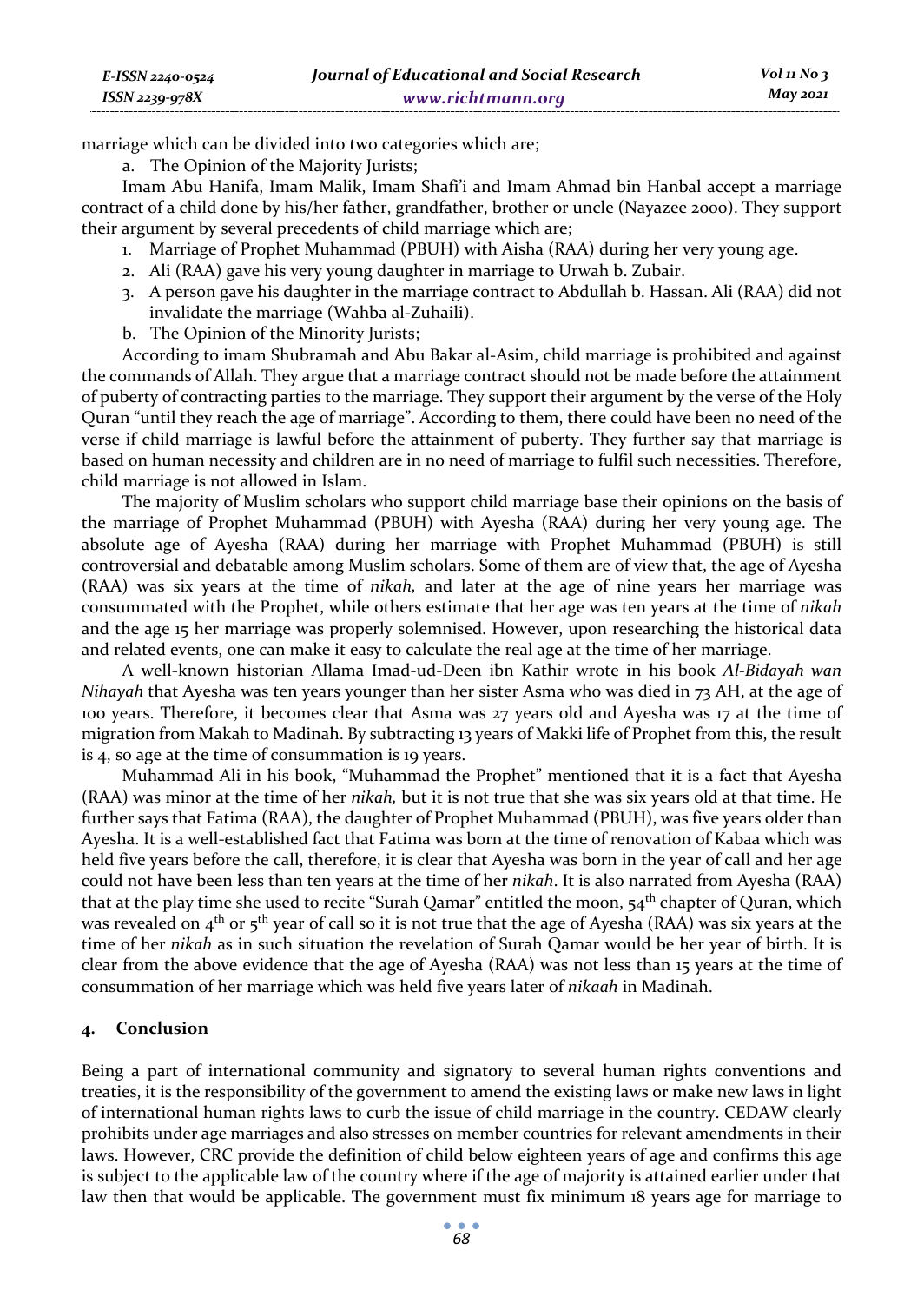avoid all complexities and bad consequences within the society. The Marriage Convention is a convention which properly deals with the issue of child marriages and bounds state parties to take all appropriate measures to abolish all those customs, practices and laws which promote child marriage. Although, Pakistan has signed several international human rights conventions and treaties but this convention is unratified by Pakistan hence, Pakistan must ratify the convention and amend domestic laws according to the provisions of the convention and other international human right laws. It is recommended that the government must review all the relevant recommendations of universal periodic reviews, CRC, CEDAW and trace the lacunas exists within local communities as well as international perspective to deal better with the situation on both public and private level.

Marriage at very young ages violates several fundamental rights of young spouses such as right to education, right to consensual marriage, right to avail best health facilities and access to reproductive and sexual health care, right to remain with parents till the legal age of marriage, right to be protected from physical and mental violence such as sexual exploitation, rape, assaults and injuries, right to receive proper care and attention from family, right to freedom of moment and right to employment. All these rights are manifest in Universal Declaration of Human Rights, Convention on the Rights of Child, Convention on the Elimination of All Forms of Discrimination against Women, and other international and regional human rights instruments. Entering into contract of marriage with full and free consent is a fundamental right of both parties therefore, provisions must be inserted in child marriage laws to make elders bound to take proper consultation with wards before their marriage. Marriage registrars also must be trained to ensure all the fundamentals of a valid marriage according to Islamic and state's law.

This research finally concludes that child marriages in Pakistani society are practiced arbitrarily and very young spouses are not having opportunity to pursue their post marriage education. Furthermore the community, especially female is not aware of the existence of legal assistance in the legal system to protect them from such early marriage and available laws in Pakistan are inadequate in restraining of the practice. Although, international conventions condemn the practice but there is no proper international law sanction to prohibit child marriage and further Islamic law permits a guardian of a child to marry off his ward before she attains puberty but the marriage can only be consummated after she attained puberty. However in Pakistan, in certain cases, the child brides are taken to her husband's house upon solemnization. Finally, this research recommends that the government of Pakistan to enact strict laws with harsh punishment and also to ratify Marriage Convention to mitigate such practices. More significantly, primary as well as secondary education is made compulsory for every child and to have a nationwide campaign against child marriage to create awareness amongst the people.

#### **References**

- A. Guillaume, The Life of Muhammad A Translation of Ishaq's Sirat Rasol Allah, Oxford University Press, Karachi, 1967, p.62.
- Al- Tuwayjari, Muhammad bun Ibrahim, *Mausuab al-Fiqhal- Islami*, vol. 4, Bayat al-Akfar al-Dawliyyah, place, 1430 H/2009 CE.

Al-Maqdisi, *Al-Mughni*, Vol. 7 Maktabah al-Qahirah, Cairo, 1387H/ 1968 CE, P.41-42.

Al-Qur'an Al Nisa 4:24.

Al-Qur'an Ar rum 30:21.

Andrea Buchler, Christina Schlatter, *Marriage age in Islamic and Contemporary Muslim Family Laws; A Comparative Survey*, 2013, Vol. 1, *Electronic Journal of Islamic and Middle Eastern law EJIMEL.* 

Article 1 (1), Convention on Consent to Marriage, Minimum age for Marriage, and Registration of Marriages, 1964. Article 1, Convention on the Rights of Child, 1989.

Article 16 (1 (b). Convention on the Elimination of all Forms of Discrimination against Women, 1981.

Article 16 (2), Convention on the Elimination of all Forms of Discrimination against Women, 1981.

Article 16, Universal Declaration of Human Rights, 1948.

Article 19, Convention on the Rights of Child, 1989.